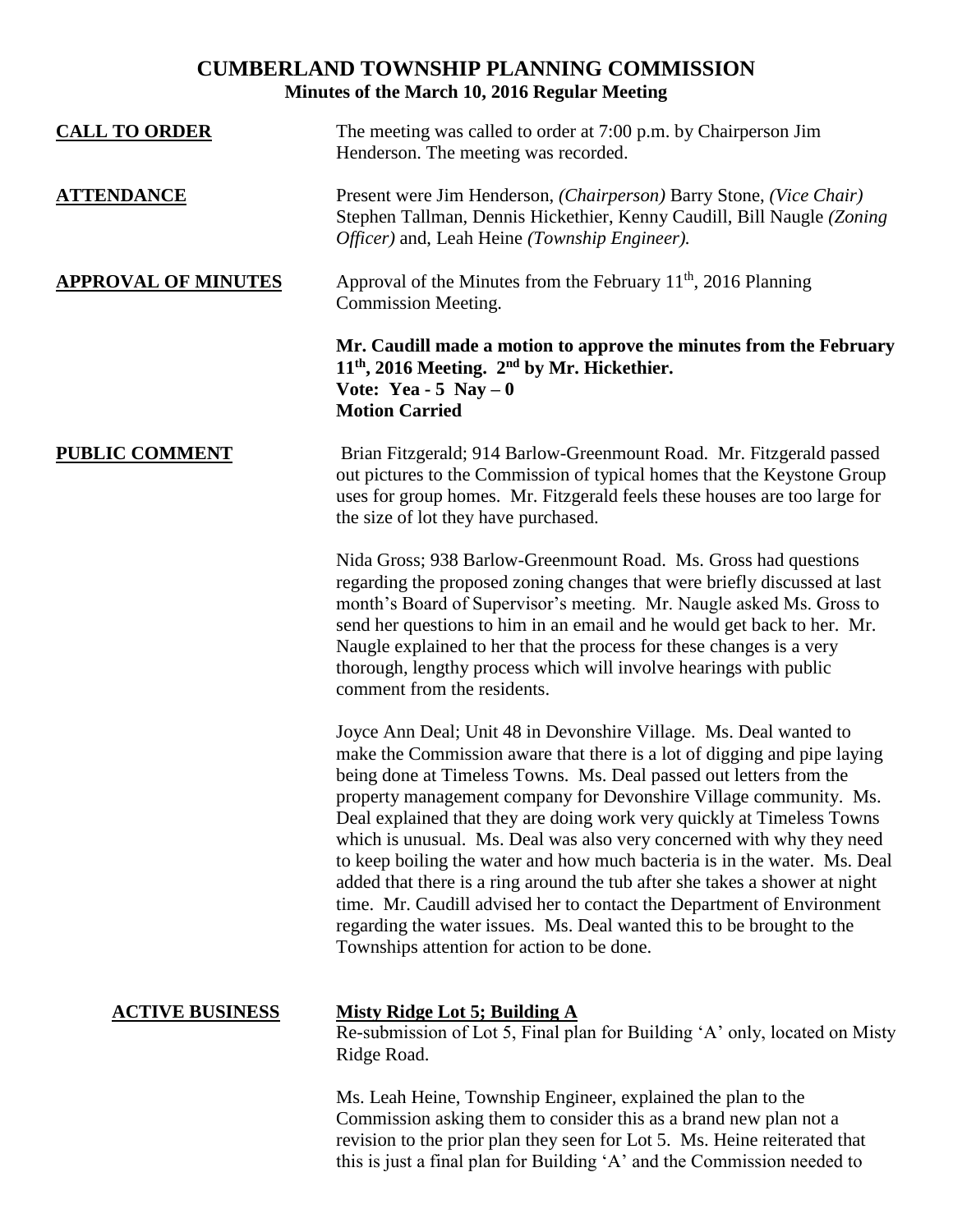review it as if there may never be any other buildings going on this lot. Mr. JR Crushong, applicant, questioned Ms. Heine explaining that there was a meeting with Ben Thomas, Township Manager and he was under the impression that this was remaining a preliminary plan that would be good for five years and that he was able to phase the buildings out as A,B,C&D. Ms. Heine stated that it was her understanding that they were still waiting on a waiver letter for the preliminary plan and therefore this was being reviewed as a final plan for Building A. Mr. Tallman referenced an email that was in their packets from Ben Thomas on March  $3<sup>rd</sup>$  which stated that the plans will be resubmitted as a final plan for the first building and the other three will be preliminary. Ms. Heine stated she did not have this email. Mr. Henderson stated that at the January meeting the Commission approved the entire plan. Mr. Crushong agreed and explained that this in front of them tonight is only final approval for Building 'A' and it was done like this so the applicant didn't have to pay for all of the sewer taps at one time. Doing it this way by buildings they only have to pay for the taps as each final building plan is submitted. Ms. Heine stated that she did see the emails but the plans received did not match what was stated in the emails, the plans did not have the information on them that was required for a preliminary plan.

**Mr. Tallman made a motion to table the plan to the next meeting. 2 nd by Mr. Stone. Vote: Yea 5 Nay: 0 Motion carried** 

## **ACTIVE BUSINESS Grandview Station**

Preliminary plan proposing the construction of five new storage buildings and two new retail buildings on a lot with an existing commercial/retail establishment. Plan is proposed to be done in three phases on the existing 3.7 acres lot located on Biglerville Road (Route 34).

Ms. Heine asked if anyone was at the meeting to represent the applicant. Being there was none Ms. Heine stated that she wasn't sure the Commission was in a place tonight to be able to recommend this plan tonight being non one was there to say they agree with their comments. Mr. Henderson gave a brief review of the plan. Ms. Heine stated this plan has been revised since they had last seen the plan. Ms. Heine explained that the applicant added on lot consolidation to the plan which was one of the recommendations from them. Mr. Henderson gave more background to the plan. Ms. Heine stated that the lot consolidation plan will need to be recorded as a separate sheet to the preliminary plan. Ms. Heine explained that another change to the plan is they added phasing due to a retail business being interested in the property. Ms. Heine and the Commission discussed sidewalks, circular path, the drive pattern, location of the buildings and stormwater. Ms. Heine told the Commission that the plan needs to go back to the traffic engineer for a minor traffic assessment. The Commission stated that they are fine with the phasing of the sidewalks. Ms. Heine finished reviewing the engineering comments with the Commission.